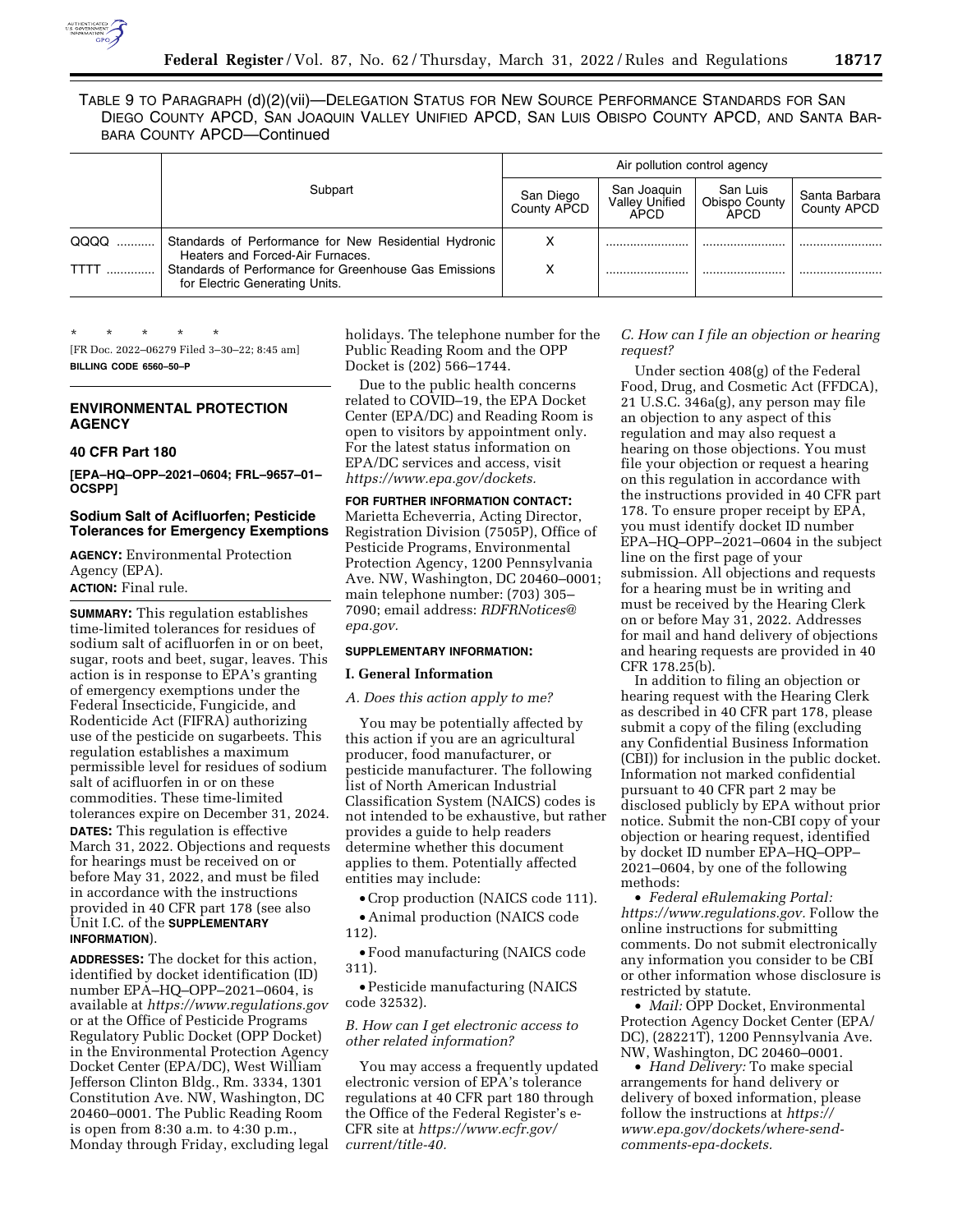Additional instructions on commenting or visiting the docket, along with more information about dockets generally, is available at *[https://](https://www.epa.gov/dockets) [www.epa.gov/dockets.](https://www.epa.gov/dockets)* 

# **II. Background and Statutory Findings**

EPA, on its own initiative, in accordance with FFDCA sections 408(e) and 408(l)(6) of, 21 U.S.C. 346a(e) and 346a(l)(6), is establishing time-limited tolerances for residues of sodium salt of acifluorfen, in or on beet, sugar, roots at 0.1 parts per million (ppm), and beet, sugar, leaves at 0.1 ppm. These timelimited tolerances expire on December 31, 2024.

Section 408(l)(6) of FFDCA requires EPA to establish a time-limited tolerance or exemption from the requirement for a tolerance for pesticide chemical residues in or on food that will result from the use of a pesticide under an emergency exemption granted by EPA under FIFRA section 18. Such tolerances or exemptions can be established without providing notice or period for public comment. EPA does not intend for its actions on FIFRA section 18-related time-limited tolerances to set binding precedents for the application of FFDCA section 408 and the safety standard to other tolerances and exemptions. Section 408(e) of FFDCA allows EPA to establish a tolerance or an exemption from the requirement of a tolerance on its own initiative, *i.e.,* without having received any petition from an outside party.

Section 408(b)(2)(A)(i) of FFDCA allows EPA to establish a tolerance (the legal limit for a pesticide chemical residue in or on a food) only if EPA determines that the tolerance is ''safe.'' Section 408(b)(2)(A)(ii) of FFDCA defines ''safe'' to mean that ''there is a reasonable certainty that no harm will result from aggregate exposure to the pesticide chemical residue, including all anticipated dietary exposures and all other exposures for which there is reliable information.'' This includes exposure through drinking water and in residential settings but does not include occupational exposure. Section 408(b)(2)(C) of FFDCA requires EPA to give special consideration to exposure of infants and children to the pesticide chemical residue in establishing a tolerance and to ''ensure that there is a reasonable certainty that no harm will result to infants and children from aggregate exposure to the pesticide chemical residue. . . .''

Section 18 of FIFRA authorizes EPA to exempt any Federal or State agency from any provision of FIFRA, if EPA determines that ''emergency conditions

exist which require such exemption.'' EPA has established regulations governing such emergency exemptions in 40 CFR part 166.

#### **III. Emergency Exemptions for Sodium Salt of Acifluorfen on Sugarbeets and FFDCA Tolerances**

The Colorado, Michigan, Minnesota, Nebraska, and North Dakota Departments of Agriculture requested specific emergency exemptions for postemergence use of acifluorfen to control glyphosate-resistant pigweed species, Palmer amaranth and waterhemp, on sugarbeets. According to the States, glyphosate-resistant Palmer amaranth and waterhemp have reached population levels so high that sugarbeet production is severely impacted. They assert that without a viable alternative tool for postemergence control, growers are unable to contain infestations in their sugarbeet fields and are expected to experience significant economic loss.

After having reviewed the applications, EPA determined that an emergency condition exists for these States, and that the criteria for approval of these emergency exemptions are met. EPA authorized specific exemptions under FIFRA section 18 for the use of sodium salt of acifluorfen on sugarbeets for postemergence control of glyphosateresistant pigweed species in Colorado, Michigan, Minnesota, Nebraska, and North Dakota.

As part of its evaluation of the emergency exemption applications, EPA assessed the potential risks presented by residues of sodium salt of acifluorfen in or on sugarbeets. In doing so, EPA considered the safety standard in FFDCA section 408(b)(2), and EPA decided that the necessary tolerances under FFDCA section 408(l)(6) would be consistent with the safety standard and with FIFRA section 18. Consistent with the need to move quickly on the emergency exemptions in order to address the urgent non-routine situation in these States and to ensure that the resulting food is safe and lawful, EPA is issuing these tolerances without notice and opportunity for public comment as provided in FFDCA section 408(l)(6). Although these time-limited tolerances expire on December 31, 2024, under FFDCA section 408(l)(5), residues of the pesticide not in excess of the amounts specified in the tolerances remaining in or on sugarbeets after that date will not be unlawful, provided the pesticide was applied in a manner that was lawful under FIFRA, and the residues do not exceed a level that was authorized by these time-limited tolerances at the time of that application. EPA will take action to revoke these time-limited tolerances

earlier if any experience with, scientific data on, or other relevant information on this pesticide indicate that the residues are not safe.

Because these time-limited tolerances are being approved under emergency conditions, EPA has not made any decisions about whether sodium salt of acifluorfen meets FIFRA's registration requirements for use on sugarbeets or whether permanent tolerances for this use would be appropriate. Under these circumstances, EPA does not believe that these time-limited tolerance decisions serve as a basis for registration of sodium salt of acifluorfen by a State for special local needs under FIFRA section 24(c). Nor do these tolerances by themselves serve as the authority for persons in any State other than Colorado, Michigan, Minnesota, Nebraska, and North Dakota to use this pesticide on the applicable crops under FIFRA section 18 absent the issuance of an emergency exemption applicable within that State. For additional information regarding these emergency exemptions for sodium salt of acifluorfen, contact the Agency's Registration Division at the address provided under **FOR FURTHER INFORMATION CONTACT**.

## **IV. Aggregate Risk Assessment and Determination of Safety**

Section 408(b)(2)(A)(i) of FFDCA allows EPA to establish a tolerance (the legal limit for a pesticide chemical residue in or on a food) only if EPA determines that the tolerance is ''safe.'' Section 408(b)(2)(A)(ii) of FFDCA defines ''safe'' to mean that ''there is a reasonable certainty that no harm will result from aggregate exposure to the pesticide chemical residue, including all anticipated dietary exposures and all other exposures for which there is reliable information.'' This includes exposure through drinking water and in residential settings but does not include occupational exposure. Section 408(b)(2)(C) of FFDCA requires EPA to give special consideration to exposure of infants and children to the pesticide chemical residue in establishing a tolerance and to ''ensure that there is a reasonable certainty that no harm will result to infants and children from aggregate exposure to the pesticide chemical residue. . . .''

Consistent with the factors specified in FFDCA section 408(b)(2)(D), EPA has reviewed the available scientific data and other relevant information in support of this action. EPA has sufficient data to assess the hazards of and to make a determination on aggregate exposure expected as a result of these emergency exemption requests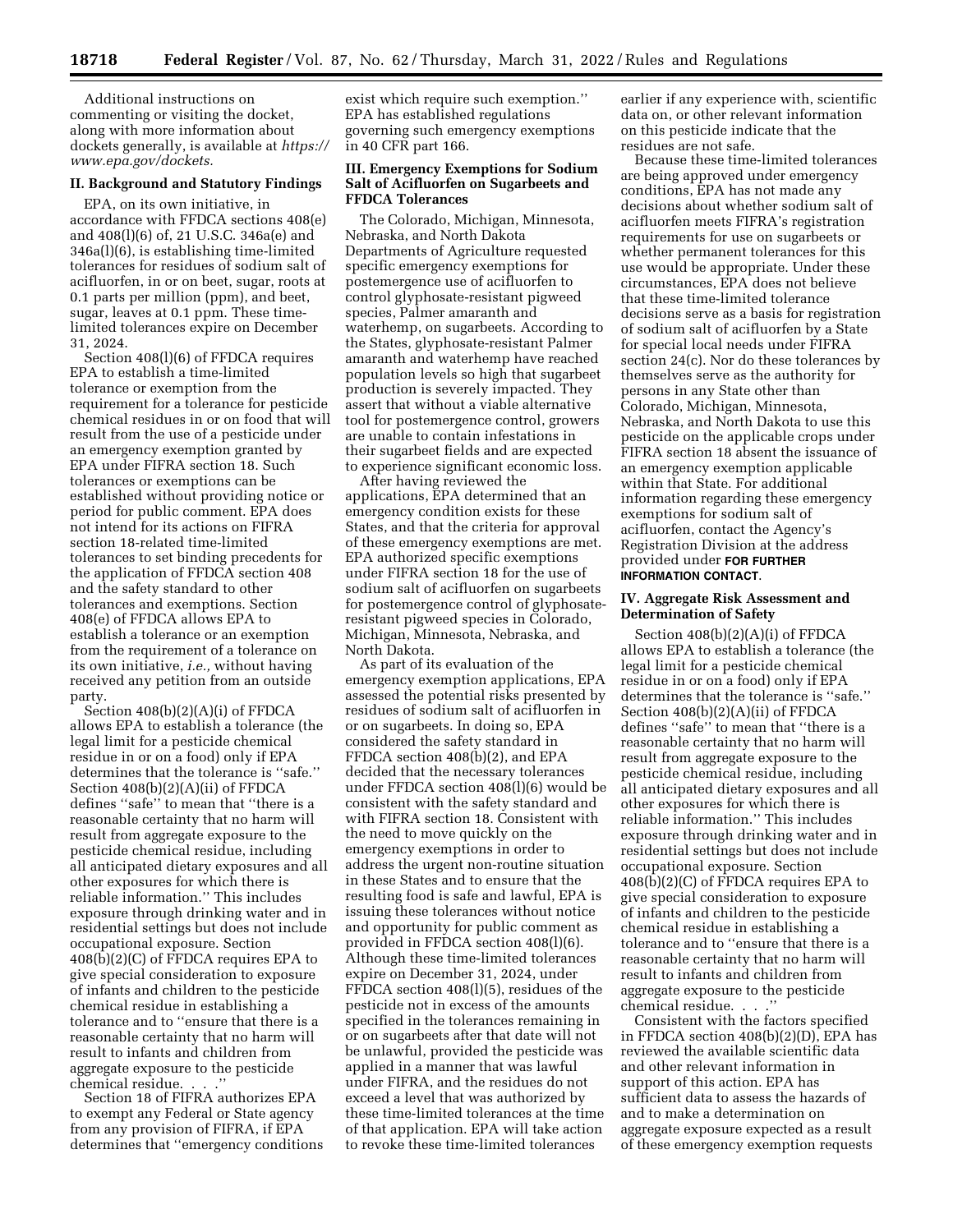and the time-limited tolerances for residues of sodium salt of acifluorfen on beet, sugar, roots at 0.1 parts per million (ppm), and beet, sugar, leaves at 0.1 ppm. EPA's assessment of exposures and risks associated with establishing time-limited tolerances follows.

#### *A. Toxicological Points of Departure/ Levels of Concern*

Once a pesticide's toxicological profile is determined, EPA identifies toxicological points of departure (POD) and levels of concern to use in evaluating the risk posed by human exposure to the pesticide. For hazards that have a threshold below which there

is no appreciable risk, the toxicological POD is used as the basis for derivation of reference values for risk assessment. PODs are developed based on a careful analysis of the doses in each toxicological study to determine the dose at which no adverse effects are observed (the NOAEL) and the lowest dose at which adverse effects of concern are identified (the LOAEL). Uncertainty/ safety factors are used in conjunction with the POD to calculate a safe exposure level—generally referred to as a population-adjusted dose (PAD) or a reference dose (RfD)—and a safe margin of exposure (MOE). For non-threshold risks, the Agency assumes that any

amount of exposure will lead to some degree of risk. Thus, the Agency estimates risk in terms of the probability of an occurrence of the adverse effect expected in a lifetime. For more information on the general principles EPA uses in risk characterization and a complete description of the risk assessment process, see *[https://](https://www2.epa.gov/pesticide-science-and-assessing-pesticide-risks/assessing-human-health-risk-pesticides) [www2.epa.gov/pesticide-science-and](https://www2.epa.gov/pesticide-science-and-assessing-pesticide-risks/assessing-human-health-risk-pesticides)[assessing-pesticide-risks/assessing](https://www2.epa.gov/pesticide-science-and-assessing-pesticide-risks/assessing-human-health-risk-pesticides)[human-health-risk-pesticides.](https://www2.epa.gov/pesticide-science-and-assessing-pesticide-risks/assessing-human-health-risk-pesticides)* 

A summary of the toxicological endpoints for sodium salt of acifluorfen used for human health risk assessment is shown in Table 1 of this unit.

| TABLE 1-SUMMARY OF TOXICOLOGICAL DOSES AND ENDPOINTS FOR SODIUM SALT OF ACIFLUORFEN FOR USE IN HUMAN |  |  |  |  |  |  |  |  |
|------------------------------------------------------------------------------------------------------|--|--|--|--|--|--|--|--|
| <b>HEALTH RISK ASSESSMENT</b>                                                                        |  |  |  |  |  |  |  |  |

| Exposure/scenario                                                          | Point of departure<br>and<br>uncertainty/safety<br>factors                                                                                                                                                                                                                                                                             | RfD, PAD, LOC for<br>risk assessment                                                       | Study and toxicological effects                                                                                                                                                                                                                                                                                                                             |  |  |
|----------------------------------------------------------------------------|----------------------------------------------------------------------------------------------------------------------------------------------------------------------------------------------------------------------------------------------------------------------------------------------------------------------------------------|--------------------------------------------------------------------------------------------|-------------------------------------------------------------------------------------------------------------------------------------------------------------------------------------------------------------------------------------------------------------------------------------------------------------------------------------------------------------|--|--|
| Acute dietary (Females 13-50<br>years of age).                             | $NOAEL = 20$ mg/kg/<br>day.<br>$UF_A = 10x$<br>$UF_H = 10x$<br>$FQPA SF = 1x$                                                                                                                                                                                                                                                          | Acute $RfD = aPAD =$<br>$0.20$ mg/kg/day.                                                  | Rat Developmental Study: LOAEL = 90 mg/kg/day based on in-<br>creased incidence of slightly dilated lateral ventricles of the<br>brain.                                                                                                                                                                                                                     |  |  |
| Acute dietary (General popu-<br>lation including infants and<br>children). | $NOAEL = 293$ mg/<br>kg/day.<br>$UF_A = 10x$<br>$UF_H = 10x$<br>$FQPA SF = 1x$                                                                                                                                                                                                                                                         | Acute $RfD = aPAD =$<br>2.9 mg/kg/day.                                                     | Acute Neurotoxicity Study: LOAEL = $440 \text{ mg/kg/day}$ based on<br>decreased motor activity in females.                                                                                                                                                                                                                                                 |  |  |
| Chronic dietary (All populations)                                          | $NOAEL = 1.25$ mg/<br>kg/day.<br>$UF_A = 10x$<br>$UF_H = 10x$<br>$FQPA SF = 1x$                                                                                                                                                                                                                                                        | Chronic $RfD = cPAD$<br>$= 0.013$ mg/kg/day.                                               | Rat Parental Reproduction Study: LOAEL = $25 \text{ mg/kg/day}$<br>based on dilatation of tubules in the outer medulla of kidneys<br>in parental females of both generations (33/35 (P1) and 28/<br>40 (F1) treated parents vs 0/35-41 controls); one occurrence<br>of tubular epithelial necrosis was noted in the P1 females<br>(compared to 0 controls). |  |  |
| Incidental oral short-term (1 to<br>30 days).                              | $NOAEL = 25$ mg/kg/<br>day.<br>$UF_A = 10x$<br>$UF_H = 10x$<br>$FOPA SF = 1x$                                                                                                                                                                                                                                                          | Residential LOC for<br>$MOE = 100.$<br>No residential uses.<br>Accounts for spray<br>drift | Rat Offspring Reproduction Study: LOAEL = $125 \text{ mg/kg/day}$<br>based on decreased body weight (both generations; $\sqrt{6}$ -<br>26%) and increased incidence of dilatation of the renal pelvis<br>in the F2 generation.                                                                                                                              |  |  |
| Dermal short-term (1 to 30<br>days).                                       | $NOAEL = 25$ mg/kg/<br>day.<br>$DAF = 18%$<br>$UFA = 10x$<br>$UF_H = 10x$<br>$FQPA SF = 1x$                                                                                                                                                                                                                                            | Residential LOC for<br>$MOE = 100.$<br>No residential uses.<br>Accounts for spray<br>drift | Rat Offspring Reproduction Study: LOAEL = $125 \text{ mg/kg/day}$<br>based on decreased body weight (both generations; ↓6-<br>26%) and increased incidence of dilatation of the renal pelvis<br>in the F2 generation. Rat Developmental Study is supportive.                                                                                                |  |  |
| Cancer (Oral, dermal, inhala-<br>tion).                                    | Classification: Likely to be carcinogenic to humans at high enough doses to cause the biochemical and<br>histopathological changes in livers of rodents, but unlikely to be carcinogenic at doses below those causing<br>these changes. The non-linear RfD approach will be protective for chronic effects, including carcinogenicity. |                                                                                            |                                                                                                                                                                                                                                                                                                                                                             |  |  |

DAF = dermal absorption factor. FQPA SF = FQPA Safety Factor. LOAEL = lowest observed adverse effect level. LOC = level of concern. NOAEL = no observed adverse effect level. PAD = population adjusted dose (a = acute, c = chronic). Point of Departure (POD) = A data point or an estimated point that is derived from observed dose-response data and used to mark the beginning of extrapolation to determine risk associated with lower environmentally relevant human exposures. RfD = reference dose. MOE = margin of exposure. UF = uncertainty factor. UF<sub>A</sub> = extrapolation from animal to human (interspecies). UF $<sub>H</sub>$  = potential variation in sensitivity among members of the human population</sub> (intraspecies).

#### *B. Exposure Assessment*

1. *Dietary exposure from food and feed uses.* In evaluating dietary exposure to sodium salt of acifluorfen, EPA considered exposure under the

time-limited tolerances established by this action as well as all existing sodium salt of acifluorfen tolerances in 40 CFR 180.383. EPA assessed dietary

exposures from sodium salt of acifluorfen in food as follows:

i. *Acute exposure.* Such effects were identified for sodium salt of acifluorfen. In estimating acute dietary exposure,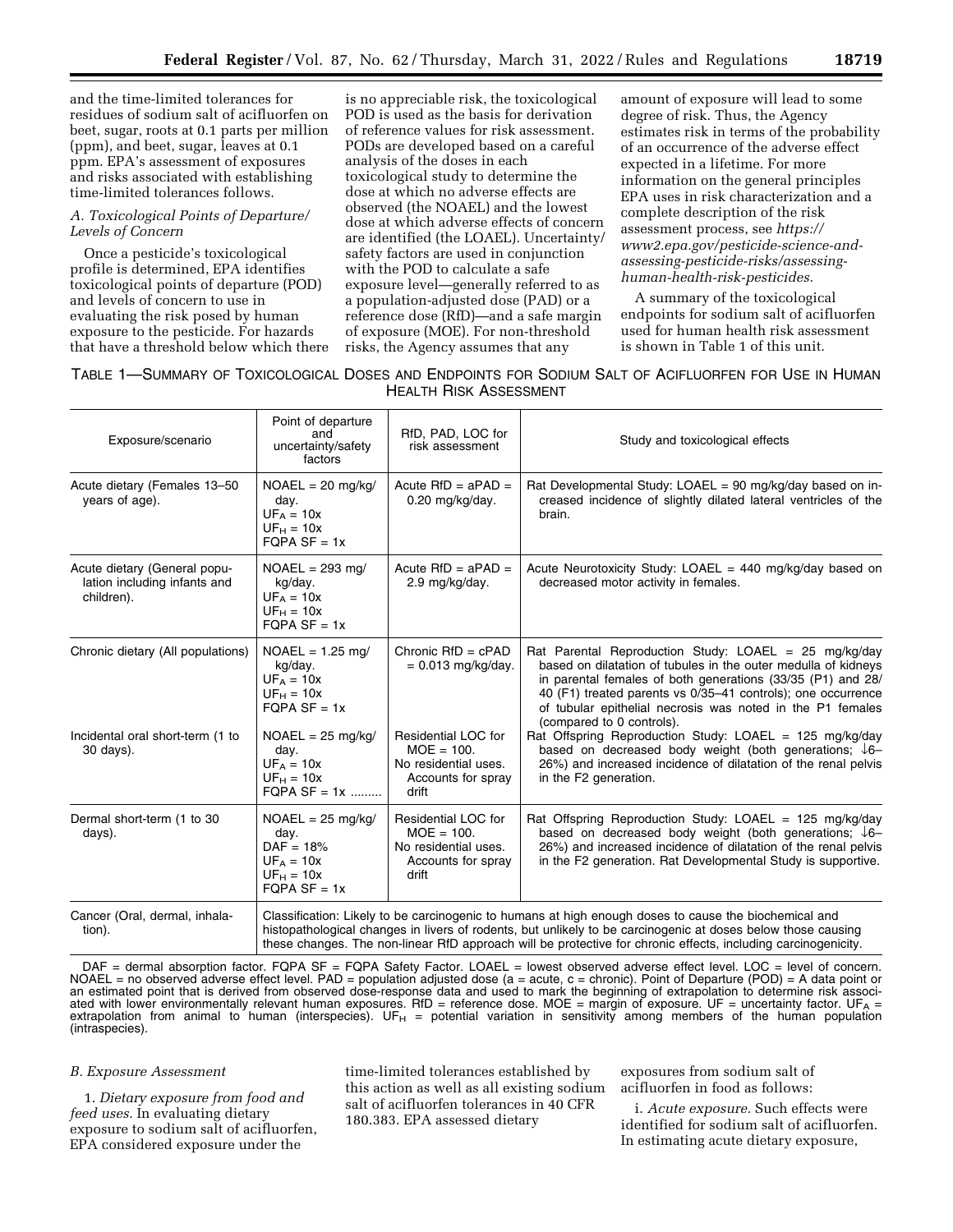EPA used food consumption information from the Dietary Exposure Evaluation and Model-Food Commodity Intake Database (DEEM–FCID). As to residue levels in food, EPA assumed that sodium acifluorfen residues were present at tolerance levels in all commodities for which tolerances have been established or proposed and that 100% of the crops were treated with sodium salt of acifluorfen.

ii. *Chronic exposure.* In conducting the chronic dietary exposure assessment, EPA used the food consumption data from the Dietary Exposure Evaluation and Model-Food Commodity Intake Database (DEEM– FCID). As to residue levels in food, EPA assumed that acifluorfen residues were present at tolerance levels in all commodities for which tolerances have been identified or proposed and that 100% of the crops were treated with sodium salt of acifluorfen.

iii. *Cancer.* EPA determines whether quantitative cancer exposure and risk assessments are appropriate for a fooduse pesticide based on the weight of the evidence from cancer studies and other relevant data. Cancer risk is quantified using a linear or nonlinear approach. If sufficient information on the carcinogenic mode of action is available, a threshold or nonlinear approach is used and a cancer RfD is calculated based on an earlier noncancer key event. If carcinogenic mode of action data are not available, or if the mode of action data determines a mutagenic mode of action, a default linear cancer slope factor approach is utilized. Based on the data summarized in Unit IV.A., EPA has concluded that a nonlinear RfD approach is appropriate for assessing cancer risk to sodium salt of acifluorfen. Cancer risk was assessed using the same exposure estimates as discussed in Unit IV.B.1.ii., *chronic exposure.* 

iv. *Anticipated residue and percent crop treated (PCT) information.* EPA did not use anticipated residue and/or PCT information in the dietary assessment for sodium salt of acifluorfen. Tolerance level residues and 100% PCT were assumed for all food commodities.

2. *Dietary exposure from drinking water.* The Agency used screening level water exposure models in the dietary exposure analysis and risk assessment for sodium salt of acifluorfen in drinking water. These simulation models take into account data on the physical, chemical, and fate/transport characteristics of sodium salt of acifluorfen. Further information regarding EPA drinking water models used in pesticide exposure assessment can be found at *[https://www2.epa.gov/](https://www2.epa.gov/pesticide-science-and-assessing-pesticide-risks/about-water-exposure-models-used-pesticide)  [pesticide-science-and-assessing-](https://www2.epa.gov/pesticide-science-and-assessing-pesticide-risks/about-water-exposure-models-used-pesticide)* *[pesticide-risks/about-water-exposure](https://www2.epa.gov/pesticide-science-and-assessing-pesticide-risks/about-water-exposure-models-used-pesticide)[models-used-pesticide.](https://www2.epa.gov/pesticide-science-and-assessing-pesticide-risks/about-water-exposure-models-used-pesticide)* 

Based on the groundwater modeling results from Pesticide Root Zone Model Ground Water (PRZM GW), the estimated drinking water concentrations (EDWCs) of sodium salt of acifluorfen for acute exposures are estimated to be 66.8 parts per billion (ppb) for surface water and 146 ppb for ground water.

Modeled estimates of drinking water concentrations were directly entered into the dietary exposure model. For acute and chronic (non-cancer) dietary risk assessments, the water concentration value of 146 ppb was used to assess the contribution to drinking water.

3. *From non-dietary exposure.* The term ''residential exposure'' is used in this document to refer to nonoccupational, non-dietary exposure (*e.g.,* for lawn and garden pest control, indoor pest control, termiticides, and flea and tick control on pets).

Sodium salt of acifluorfen is not registered for any specific use patterns that would result in residential exposure.

Further information regarding EPA standard assumptions and generic inputs for residential exposures may be found at *[https://www2.epa.gov/](https://www2.epa.gov/pesticide-science-and-assessing-pesticide-risks/standard-operating-procedures-residential-pesticide)  [pesticide-science-and -assessing](https://www2.epa.gov/pesticide-science-and-assessing-pesticide-risks/standard-operating-procedures-residential-pesticide)[pesticide-risks/standard-operating](https://www2.epa.gov/pesticide-science-and-assessing-pesticide-risks/standard-operating-procedures-residential-pesticide)[procedures-residential-pesticide.](https://www2.epa.gov/pesticide-science-and-assessing-pesticide-risks/standard-operating-procedures-residential-pesticide)* 

4. *Cumulative effects from substances with a common mechanism of toxicity.*  Section 408(b)(2)(D)(v) of FFDCA requires that, when considering whether to establish, modify, or revoke a tolerance, the Agency consider ''available information'' concerning the cumulative effects of a particular pesticide's residues and ''other substances that have a common mechanism of toxicity.''

At this time, there is not sufficient information to determine if any other pesticides share a common mechanism of toxicity with sodium salt of acifluorfen. For purposes of this timelimited tolerance action, EPA has assumed that sodium salt of acifluorfen does not share a common mechanism of toxicity with any other substances. For information regarding EPA's efforts to determine which chemicals have a common mechanism of toxicity and to evaluate the cumulative effects of such chemicals, see EPA's website at *[https://](https://www.epa.gov/pesticide-science-and-assessing-pesticide-risks/cumulative-assessment-risks-pesticides)  [www.epa.gov/pesticide-science-and](https://www.epa.gov/pesticide-science-and-assessing-pesticide-risks/cumulative-assessment-risks-pesticides)[assessing-pesticide-risks/cumulative](https://www.epa.gov/pesticide-science-and-assessing-pesticide-risks/cumulative-assessment-risks-pesticides)[assessment-risks-pesticides.](https://www.epa.gov/pesticide-science-and-assessing-pesticide-risks/cumulative-assessment-risks-pesticides)* 

# *C. Safety Factor for Infants and Children*

1. *In general.* Section 408(b)(2)(C) of FFDCA provides that EPA shall apply an additional tenfold (10X) margin of

safety for infants and children in the case of threshold effects to account for prenatal and postnatal toxicity and the completeness of the database on toxicity and exposure unless EPA determines based on reliable data that a different margin of safety will be safe for infants and children. This additional margin of safety is commonly referred to as the Food Quality Protection Act (FQPA) Safety Factor (SF). In applying this provision, EPA either retains the default value of 10X, or uses a different additional SF when reliable data available to EPA support the choice of a different factor.

2. *Prenatal and postnatal sensitivity.*  There is evidence of increased susceptibility following in utero exposure to sodium acifluorfen in the Sprague Dawley rat developmental toxicity study. However, there is low concern because effects are well characterized with clear NOAEL/LOAEL values and the chosen points of departure for risk assessment for each scenario are protective of these effects.

3. *Conclusion.* EPA has determined that reliable data show that the safety of infants and children would be adequately protected if the FQPA SF were reduced to 1X. That decision is based on the following findings:

i. The toxicity database for sodium salt of acifluorfen is complete.

ii. There is some indication that sodium salt of acifluorfen is a neurotoxic chemical, however, the chosen points of departure for risk assessment are protective of these effects, and there is no need for a developmental neurotoxicity study or additional UFs to account for neurotoxicity.

iii. There is evidence that sodium salt of acifluorfen results in increased susceptibility following exposure *in utero* rats in the Sprague Dawley rat prenatal developmental study. However, there is low concern because effects are well characterized with clear NOAEL/ LOAEL values and the chosen points of departure for risk assessment for each scenario are protective of these effects.

iv. There are no residual uncertainties identified in the exposure database. The dietary food exposure assessments were performed based on 100% PCT and tolerance-level residues. EPA made conservative (protective) assumptions in the ground and surface water modeling used to assess exposure to sodium salt of acifluorfen in drinking water. These assessments will not underestimate the exposure and risks posed by sodium salt of acifluorfen.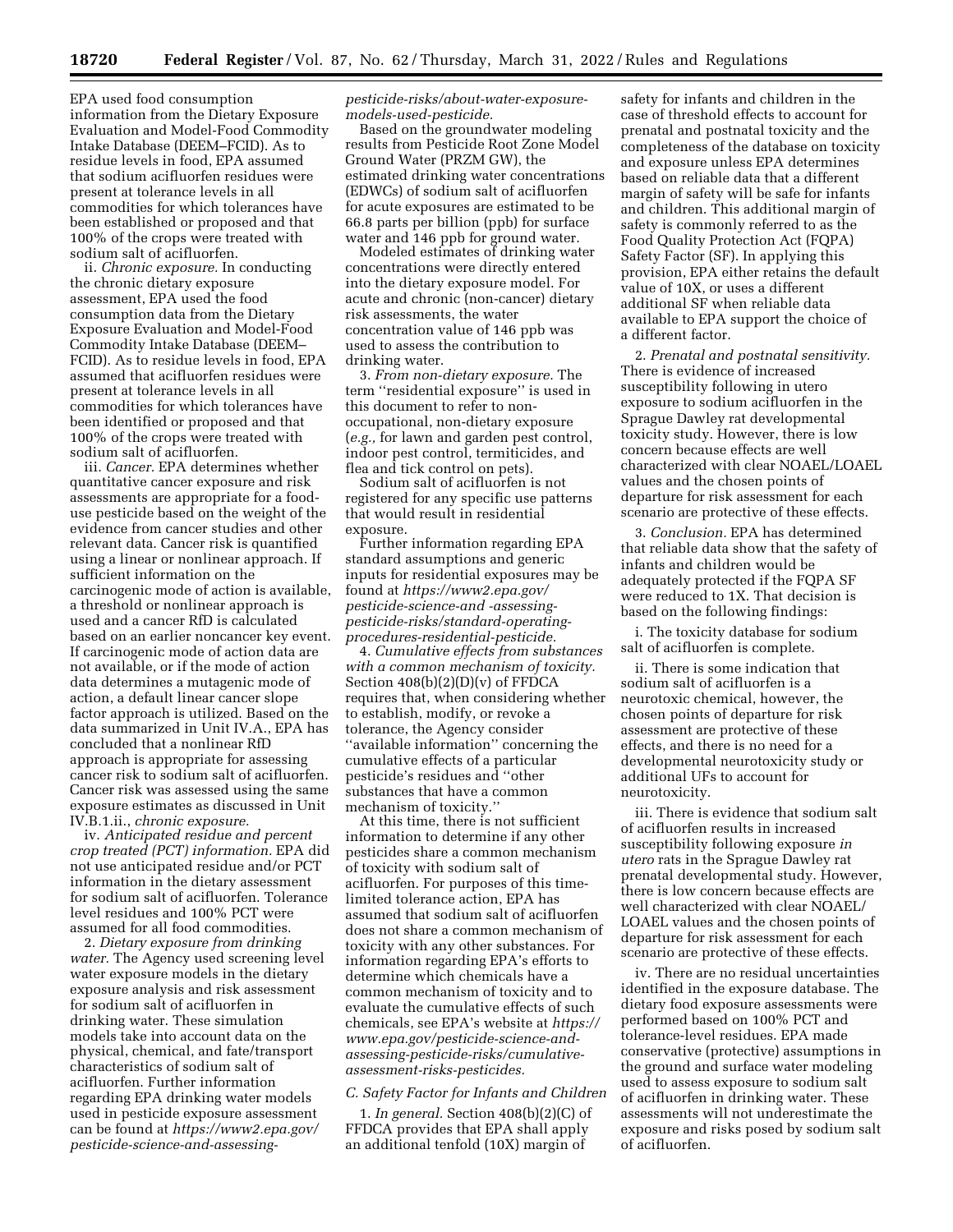#### *D. Aggregate Risks and Determination of*  to humans at doses high enough to *Safety*

EPA determines whether acute and chronic dietary pesticide exposures are safe by comparing aggregate exposure estimates to the acute population adjusted dose (aPAD) and chronic population adjusted dose (cPAD). For linear cancer risks, EPA calculates the lifetime probability of acquiring cancer given the estimated aggregate exposure. Short-, intermediate-, and chronic-term risks are evaluated by comparing the estimated aggregate food, water, and residential exposure to the appropriate PODs to ensure that an adequate MOE exists.

1. *Acute risk.* Using the exposure assumptions discussed in this unit for acute exposure, the acute dietary exposure from food and water to sodium salt of acifluorfen will occupy 4.0% of the aPAD for females 13–49 years old, the population group receiving the greatest exposure. There are no registered residential uses of sodium salt of acifluorfen, and so acute aggregate risk is equivalent to acute dietary risk, which is not of concern.

2. *Chronic risk.* Using the exposure assumptions described in this unit for chronic exposure, EPA has concluded that chronic exposure to sodium salt of acifluorfen from food and water will utilize 63% of the cPAD for all infants <1 year old, the population group receiving the greatest exposure. There are no registered residential uses of sodium salt of acifluorfen, and so chronic aggregate risk is equivalent to chronic dietary risk, which is not of concern.

3. *Short-term risk.* Short-term aggregate exposure takes into account short-term residential exposure plus chronic exposure to food and water (considered to be a background exposure level). Sodium salt of acifluorfen is not currently registered for a use that could result in short-term (non-occupational) residential exposure. Because there are no registered residential uses, short-term aggregate risk is equivalent to chronic dietary risk, which is not of concern.

4. *Intermediate-term risk.*  Intermediate-term aggregate exposure takes into account intermediate-term non-dietary, non-occupational exposure plus chronic exposure to food and water (considered to be a background exposure level). Because there are no registered residential uses, intermediateterm risk is equivalent to chronic dietary risk, which is not of concern.

5. *Aggregate cancer risk for U.S. population.* Sodium salt of acifluorfen is classified as ''likely to be carcinogenic

cause the biochemical and histopathological changes in livers of rodents, but unlikely to be carcinogenic at doses below those causing these changes.'' EPA determined that nonlinear extrapolation be used in this assessment instead of a separate Q1\* based cancer aggregate assessment.'' A non-cancer dietary assessment was completed that resulted in risk levels below the LOC of 100%. These levels are considered protective for both noncancer and cancer risk because EPA regulates at doses below those where initiation of tumor formation is expected.

6. *Determination of safety.* Based on these risk assessments, EPA concludes that there is a reasonable certainty that no harm will result to the general population, or to infants and children, from aggregate exposure to sodium salt of acifluorfen residues. More detailed information on the subject action to establish time-limited tolerances in or on beet, sugar, roots and beet, sugar, leaves can be found at *[https://](https://www.regulations.gov) [www.regulations.gov](https://www.regulations.gov)* in the document entitled ''Sodium Acifluorfen: Human Health Risk Assessment for Section 18 Emergency Exemptions for the Use on Sugarbeets in Nebraska and Colorado.'' This document can be found in docket ID number EPA–HQ–OPP–2021–0604.

#### **V. Other Considerations**

## *A. Analytical Enforcement Methodology*

Adequate enforcement methodology, the Pesticide Analytical Manual (PAM) Volume II gas chromatography/electron capture detector (GC/ECD) method, is available to enforce the tolerance expression.

The method may be requested from: Chief, Analytical Chemistry Branch, Environmental Science Center, 701 Mapes Rd., Ft. Meade, MD 20755–5350; telephone number: (410) 305–2905; email address: *[residuemethods@](mailto:residuemethods@epa.gov) [epa.gov.](mailto:residuemethods@epa.gov)* 

#### *B. International Residue Limits*

In making its tolerance decisions, EPA seeks to harmonize U.S. tolerances with international standards whenever possible, consistent with U.S. food safety standards and agricultural practices. EPA considers the international maximum residue limits (MRLs) established by the Codex Alimentarius Commission (Codex), as required by FFDCA section 408(b)(4). Codex is a joint United Nations Food and Agriculture Organization/World Health Organization food standards program, and it is recognized as an international food safety standardssetting organization in trade agreements to which the United States is a party. EPA may establish a tolerance that is different from a Codex MRL; however, FFDCA section 408(b)(4) requires that EPA explain the reasons for departing from the Codex level.

Codex has not established a MRL for sodium salt of acifluorfen.

#### **VI. Conclusion**

Therefore, time-limited tolerances are established for residues of sodium salt of acifluorfen, in or on beet, sugar, roots at 0.1 parts per million (ppm), and beet, sugar, leaves at 0.1 ppm. These tolerances expire on December 31, 2024.

### **VII. Statutory and Executive Order Reviews**

This action establishes tolerances under FFDCA sections 408(e) and 408(l)(6). The Office of Management and Budget (OMB) has exempted these types of actions from review under Executive Order 12866, entitled ''Regulatory Planning and Review'' (58 FR 51735, October 4, 1993). Because this action has been exempted from review under Executive Order 12866, this action is not subject to Executive Order 13211, entitled ''Actions Concerning Regulations That Significantly Affect Energy Supply, Distribution, or Use'' (66 FR 28355, May 22, 2001) or Executive Order 13045, entitled ''Protection of Children from Environmental Health Risks and Safety Risks'' (62 FR 19885, April 23, 1997). This action does not contain any information collections subject to OMB approval under the Paperwork Reduction Act (PRA), 44 U.S.C. 3501 *et seq.,* nor does it require any special considerations under Executive Order 12898, entitled ''Federal Actions to Address Environmental Justice in Minority Populations and Low-Income Populations'' (59 FR 7629, February 16, 1994).

Since tolerances and exemptions that are established in accordance with FFDCA sections 408(e) and 408(l)(6), such as the tolerances in this final rule, do not require the issuance of a proposed rule, the requirements of the Regulatory Flexibility Act (RFA) (5 U.S.C. 601 *et seq.*) do not apply.

This action directly regulates growers, food processors, food handlers, and food retailers, not States or tribes, nor does this action alter the relationships or distribution of power and responsibilities established by Congress in the preemption provisions of FFDCA section 408(n)(4). As such, the Agency has determined that this action will not have a substantial direct effect on States or tribal governments, on the